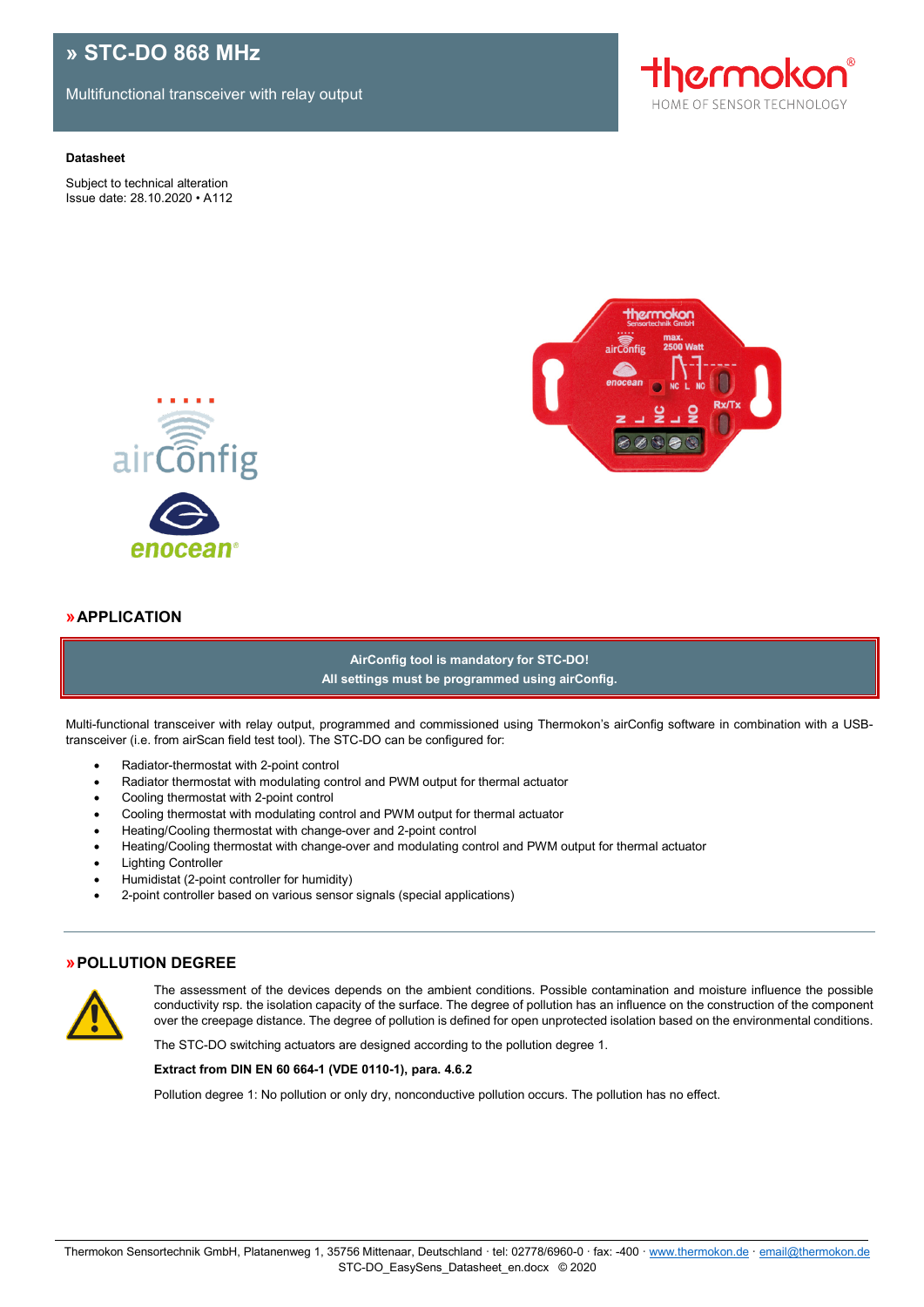# **»SECURITY ADVICE – CAUTION**



The installation and assembly of electrical equipment should only be performed by authorized personnel.

The product should only be used for the intended application. Unauthorised modifications are prohibited! The product must not be used in relation with any equipment that in case of a failure may threaten, directly or indirectly, human health or life or result in danger to human beings, animals or assets. Ensure all power is disconnected before installing. Do not connect to live/operating equipment.

**CAUTION! Risk of electric shock due to live components within the enclosure, especially devices with mains voltage supply (usually between 90..265 V).**



Please comply with

• Local laws, health & safety regulations, technical standards and regulations

- Condition of the device at the time of installation, to ensure safe installation
	- This data sheet and installation manual

### **»NOTES ON DISPOSAL**



As a component of a large-scale fixed installation, Thermokon products are intended to be used permanently as part of a building or a structure at a pre-defined and dedicated location, hence the Waste Electrical and Electronic Act (WEEE) is not applicable. However, most of the products may contain valuable materials that should be recycled and not disposed of as domestic waste. Please note the relevant regulations for local disposal.

# **»PRODUCT TESTING AND CERTIFICATION**



**Declaration of conformity**

The declaration of conformity of the products can be found on our websit[e https://www.thermokon.de/.](https://www.thermokon.de/downloadcenter/)

# **»INFORMATION ABOUT EASYSENS® (RADIO) / AIRCONFIG GENERAL USAGE**



#### **EasySens® - airConfig**

Basic information about EasySens® radio and about general usage of our airConfig software, please download from our website.

### **»OVERVIEW OF THE RADIO TELEGRAMS**



### **EEP**

The structure of the data contained in the telegram can be found in the EEP (EnOcean equipment profile) list provided by the EnOcean Alliance.

### **»TECHNICAL DATA**

| <b>Output switch contact</b> | change-over contact, isolated, load max. 10A        |
|------------------------------|-----------------------------------------------------|
| <b>Radio technology</b>      | EnOcean (IEC 14543-3-10), transmission power <10 mW |
| <b>Frequency</b>             | 868 MHz                                             |
| <b>Antenna</b>               | internal Antenna                                    |
| Power supply                 | 100.240 V $\sim$                                    |
| <b>Power consumption</b>     | typ. 0,5 VA (100240 V ~)                            |
| <b>Enclosure</b>             | ABS, red, flush mounted standard EU box             |
| <b>Protection</b>            | IP20 according to EN60529                           |
| <b>Connection electrical</b> | Terminal block, max. 1,5 mm <sup>2</sup>            |
| <b>Ambient condition</b>     | $-20.1+60$ °C, max. 85% rH, non-condensing          |
| Weight                       | 55q                                                 |
| <b>Notes</b>                 | up to 20 sensors can be learned in                  |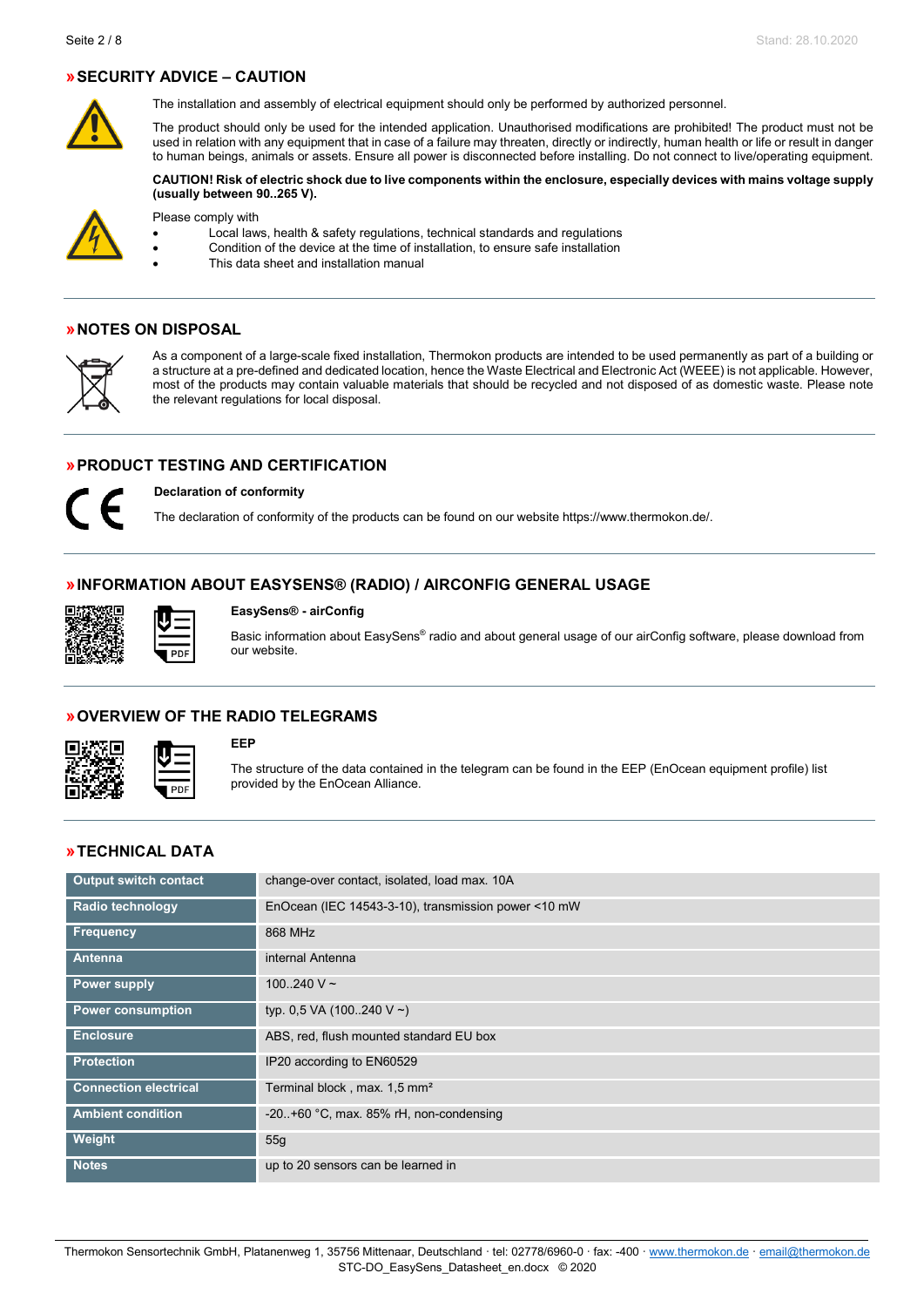# **»OVERVIEW OF SUPPORTED RADIO TELEGRAMS**

Depending on the configuration of the device, different EEPs are supported. The application is set via the configuration software airConfig.

|                                              | <b>Heating</b> | Cooling   | <b>Heating and Cooling</b> | Lighting | Humidistat | Special |
|----------------------------------------------|----------------|-----------|----------------------------|----------|------------|---------|
| EEP F6-02-01  -03                            |                |           |                            |          |            |         |
| Rocker Switch, 2 Rocker                      |                |           |                            |          |            |         |
| EEP F6-03-01/-02                             | $\bullet$      | $\bullet$ |                            |          |            |         |
| Rocker Switch, 4 Rocker                      |                |           |                            |          |            |         |
| EEP F6-04-01                                 | $\bullet$      | $\bullet$ |                            |          |            |         |
| Key Card Activated Switch                    |                |           |                            |          |            |         |
| EEP D5-00-01                                 |                |           |                            |          |            |         |
| <b>Contacts and Switches</b>                 |                |           |                            |          |            |         |
| EEP F6-10-00  - 01                           |                |           |                            |          |            |         |
| <b>Mechanical Handle</b>                     |                |           |                            |          |            |         |
| EEP A5-02-01  -1B                            |                |           |                            |          |            |         |
| <b>Temperature Sensors</b>                   |                |           |                            |          |            |         |
| EEP A5-04-01  -03                            | $\bullet$      |           |                            |          | $\bullet$  |         |
| Temperature and Humidity Sensor              |                |           |                            |          |            |         |
| EEP A5-06-01  - 05                           |                |           |                            |          |            |         |
| <b>Light Sensor</b>                          |                |           |                            |          |            |         |
| EEP A5-07-01  -03<br><b>Occupancy Sensor</b> | $\bullet$      | $\bullet$ |                            |          |            |         |
| EEP A5-08-01  -03                            |                |           |                            |          |            |         |
| Light, Temperature and Occupancy Sensor      |                |           |                            |          |            |         |
| EEP A5-09-02/-04                             |                |           |                            |          |            |         |
| <b>Gas Sensor</b>                            | $\bullet$      |           |                            |          |            |         |
| EEP A5-09-08/-09                             |                |           |                            |          |            |         |
| <b>Gas Sensor</b>                            |                |           |                            |          |            |         |
| EEP A5-10-01  -09                            |                |           |                            |          |            |         |
| <b>Room Operating Panel</b>                  | $\bullet$      | $\bullet$ |                            |          |            |         |
| EEP A5-10-0A  - 0D                           |                |           |                            |          |            |         |
| <b>Room Operating Panel</b>                  |                |           |                            |          |            |         |
| EEP A5-10-10 - 14                            |                |           |                            |          |            |         |
| <b>Room Operating Panel</b>                  | $\bullet$      | $\bullet$ |                            |          |            |         |
| EEP A5-10-18/-19                             |                |           |                            |          |            |         |
| <b>Room Operating Panel</b>                  | $\bullet$      | $\bullet$ |                            |          |            |         |
| EEP A5-10-1A  -1D/ -1F                       |                | $\bullet$ |                            |          |            |         |
| <b>Room Operating Panel</b>                  |                |           |                            |          |            |         |
| EEP A5-10-22/-23                             | $\bullet$      | $\bullet$ |                            |          |            |         |
| <b>Room Operating Panel</b>                  |                |           |                            |          |            |         |
| EEP A5-20-12                                 | $\bullet$      | $\bullet$ |                            |          |            |         |
| Temperature Controller Input                 |                |           |                            |          |            |         |
| EEP A5-30-01/-02                             |                |           |                            |          |            |         |
| Digital Input                                |                |           |                            |          |            |         |
| EEP A5-14-01/-03                             |                | $\bullet$ |                            |          |            |         |
| <b>Multi-Function Sensor</b>                 |                |           |                            |          |            |         |
| EEP A5-14-02/-04/-06                         |                |           |                            |          |            |         |
| <b>Multi-Function Sensor</b>                 |                |           |                            |          |            |         |

| Transmitting-EEP (Service)              |           |  |  |  |
|-----------------------------------------|-----------|--|--|--|
| <b>EEP A5-11-02</b><br>Controller state | $\bullet$ |  |  |  |
| <b>EEP A5-30-02</b>                     |           |  |  |  |
| Relay state                             |           |  |  |  |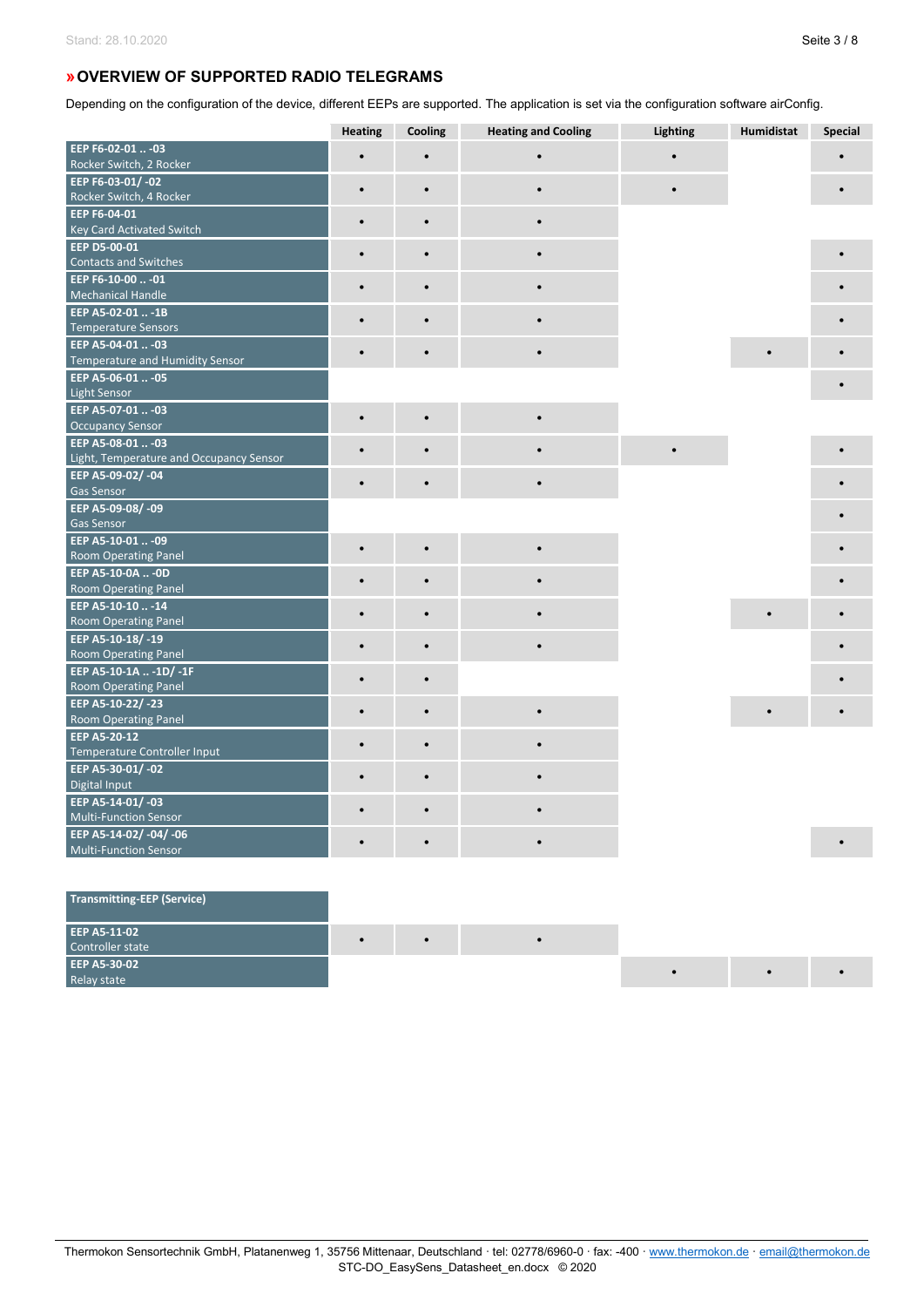# **»BASIC CONFIGURATION**

Device configuration

| <b>Basic</b>                           | Lighting Control Delays        |         | <b>Sensors</b>                                  |                              |    |
|----------------------------------------|--------------------------------|---------|-------------------------------------------------|------------------------------|----|
| - Application                          |                                |         | <b>Lighting Control</b>                         |                              |    |
| <sub>F</sub> Radio Settings –          |                                |         | CRC-8 Checksum                                  |                              |    |
| Service-                               |                                |         | Transmit output status<br>Send service telegram |                              |    |
| 'Sensor missing' signal                |                                |         | <b>Blink LED</b>                                | Monitor sensor communication |    |
| - Firmware & Key-                      | Key 1 Key 3 Key 2<br>          |         |                                                 |                              | nN |
| Control-<br>$\vee$ On<br><b>83 Off</b> | $\overline{\phantom{a}}^+$ LRN | Q Ident |                                                 |                              |    |

#### **» Application**

In the 1st tab <**Basic**>, the <**Application**> must be selected using the drop down menu. Depending on the selected application airConfig will offer additional tabs to configure the device.

The airConfig screen can be set to display temperatures in °F or °C. However the radio transmission will be done in °C only, according to the IEC standard 13543-3-10. (airConfig will automatically convert all settings from °F to °C).

#### **» Radio Settings**

**<CRC-8 Checksum>** adds the checksum to the output status telegram sent by the STC-DO. The CRC-8 detects 1-bit transmission errors. This function is compatible with any EnOcean receiver.

#### **» Service**

When **<Transmit output status>** is ticked, STC-DO will generate a telegram whenever the output status changes. For heating, cooling or heating/cooling A5-11-02. The other applications use the EEP A5-30- 02.

**<Send service telegram>:** independently of the output state it will generate a telegram every 15 minutes with the A5-11-02 or A5-30-02 EEP.

If **<Monitor sensor communication>** is ticked, STC-DO will indicate a missing telegram either by a blinking LED or by switching the relay on and off periodically if telegram has been not been received for more than 90 minutes.

#### **» Firmware & Key**

**Key 1-2-3** allows the user to input a 3x8 Bit - PIN Code (000….255) to secure the configuration. Default PIN is 000-000-000

**In case of a lost PIN code the device´s configuration is secured and can not be reset or modified and should be replaced with a new unit if changes are required.**

**LRN** generates the LRN-Telegram to learn in the output status telegram into a gateway, i.e. to process the output status using in the BMS.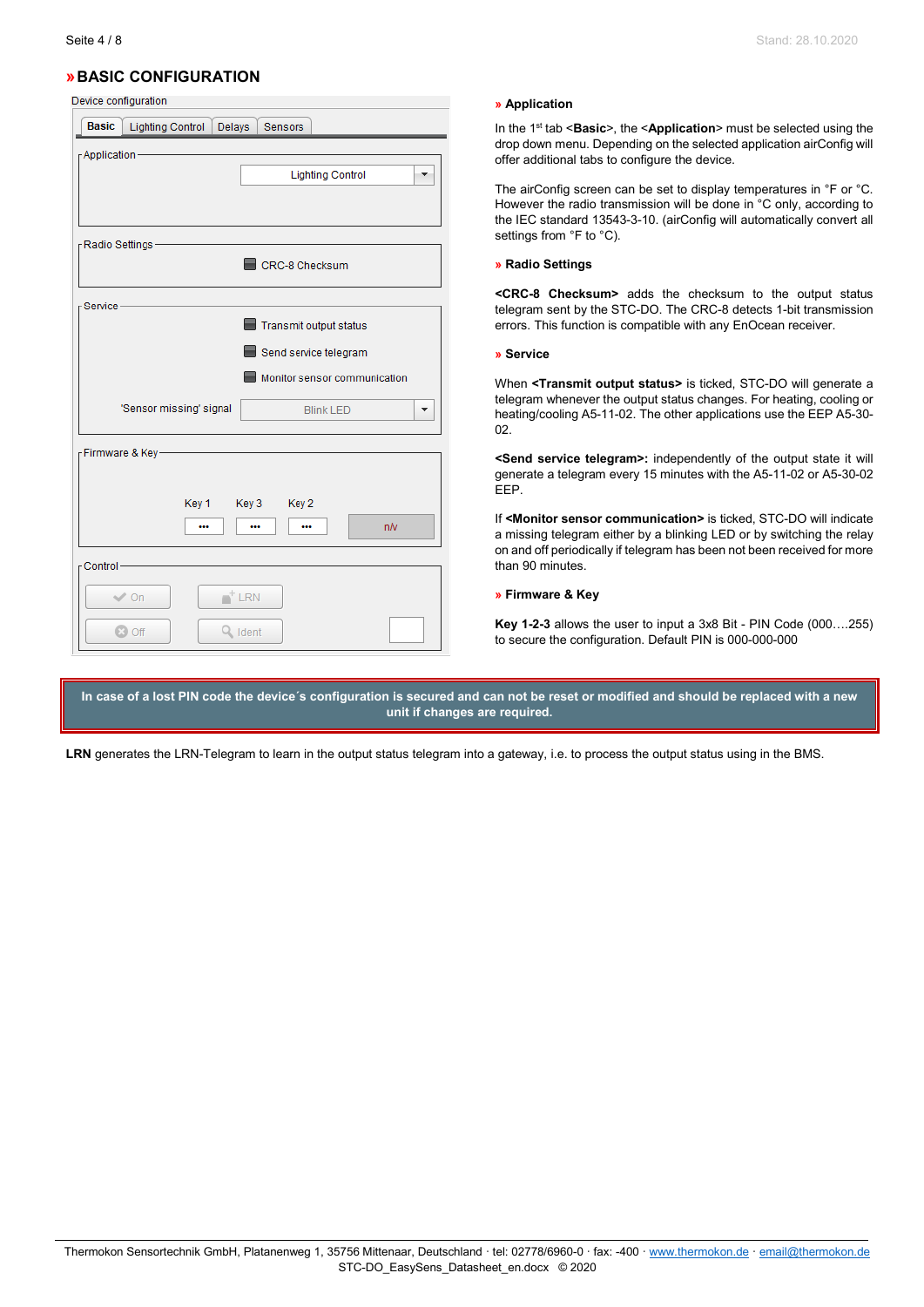# **»APPLICATIONS, "HEATING", "COOLING" AND "HEATING & COOLING"**

| Device configuration |  |
|----------------------|--|

| <b>Heating</b><br><b>Basic</b><br>Sensors |                        |                                       |
|-------------------------------------------|------------------------|---------------------------------------|
| FHeating Settings-                        |                        |                                       |
| <b>Controller Type</b>                    | 2 Point                |                                       |
| Output                                    | standard               |                                       |
|                                           | <b>Basic Setpoint</b>  | $10 -$<br>۴C                          |
|                                           | Setpoint Offset        | ۰c<br>0                               |
|                                           | Freeze-Protection      | $8\frac{1}{7}$<br>$^{\circ} \text{C}$ |
|                                           |                        |                                       |
|                                           | P                      | $0^{-4}$<br>۴C                        |
|                                           | T                      | 300 min                               |
|                                           |                        |                                       |
|                                           | <b>PWM Cycle Timer</b> | $20 - \text{min}$                     |
| Setpoint Correction-                      |                        |                                       |
| Active during non-comfort modes           |                        |                                       |
|                                           | ECO                    | $0\frac{1}{2}$<br>Κ                   |
|                                           | Stand-By               | $\circ \div$<br>Κ                     |
|                                           |                        |                                       |
| - Power-On status                         |                        |                                       |
|                                           | last value             |                                       |

### **» Heating Settings**

**<Controller Type>** can be set to 2-point control or proportional control (PI-loop) with PWM for thermal actuators.

The output can also be inverted.

**<Basic Set point>** defines the centre position of a dial type setpoint adiuster

**<Setpoint Offset>** is the range by which the user can shift the setpoint up or down.

**<Freeze-Protection>** is the threshold to automatically turn on "heating" mode independently of the set point, for frost protection of pipes.

Controller's PI-loop is characterized by parameter **P** (proportional band) and **I** (Integration time)

The PI loop's output will be converted to a **PWM** (pulse width modulation) signal based upon a cycle time representing the control variable of 100%. Controlled by occupancy sensors the Set point can be lowered to **ECO** or **Stand-by** mode

#### **» Setpoint Correction**

With a switch, keycard switch or occupancy sensor the mode can be switch from **Standby** to Comfort and vice versa. The SRxx-MS' sliding switch (EEP: A5-10-06) or the SR65-DI (EEP: A5-30-02) can also switched to **ECO** mode.

#### **» Power-ON status**

Restarting after a power failure STC-DO will start with a pre-defined status (ON or OFF) or will restart with the last status before the power failure. Once the room sensor's telegram is received again, the control loop will be updated back to the last program setting.

# **»APPLICATIONS HEATING & COOLING" WITH CHANGE-OVER**

| Active during non-comfort modes              |  |  |  |  |  |  |  |
|----------------------------------------------|--|--|--|--|--|--|--|
|                                              |  |  |  |  |  |  |  |
| FHeating/Cooling Changeover Temperature -    |  |  |  |  |  |  |  |
| Heating/Cooling Changeover Temperature<br>22 |  |  |  |  |  |  |  |
|                                              |  |  |  |  |  |  |  |

#### **» Settings**

The application heating & cooling supports 2-pipe configuration with change over sensor (i.e. SR65 VFG) only.

#### **» Setpoint Correction**

Set point offset will usually be used in Comfort mode only, however by ticking **<Active during non-comfort modes>** the set point offset will be always used.

#### **» Heating/Cooling Changeover Temperature**

If the pipe temperature sensed by the SR65 VFG exceeds the threshold "Heating" mode will be activated. If the pipe temperature is lower "Cooling" mode will be activated.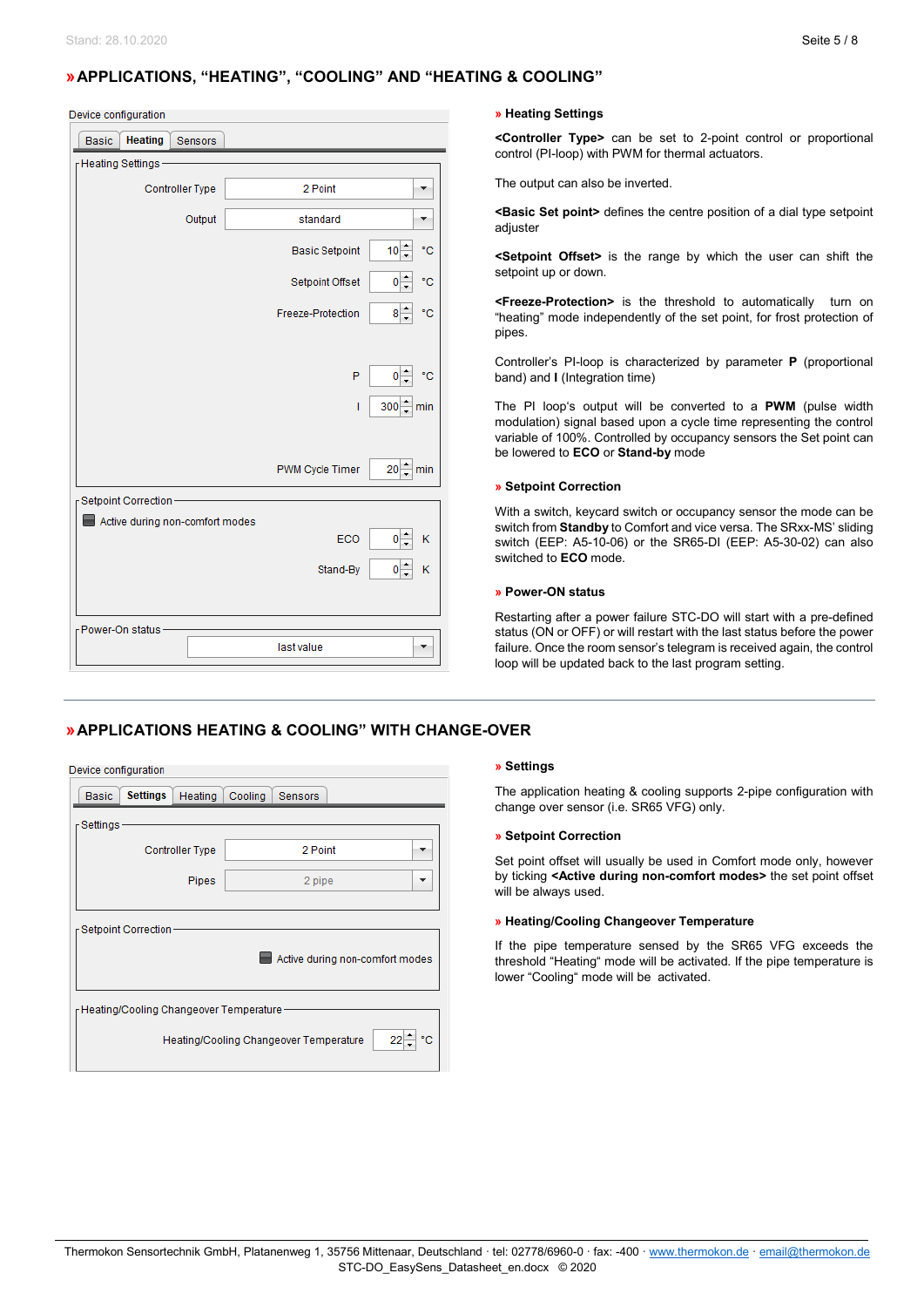# **»LIGHTING APPLICATIONS**

#### Device configuration

| <b>Basic</b>                   | <b>Lighting Control</b>         | Delays          | <b>Sensors</b> |                    |                |
|--------------------------------|---------------------------------|-----------------|----------------|--------------------|----------------|
| <sub>Γ</sub> Button Settings – |                                 |                 |                |                    |                |
| Button 0                       | Off                             |                 |                |                    |                |
| Button 1                       | Off                             |                 | ▼              |                    |                |
|                                | r Light and Movement Settings - |                 |                | Light On setpoint  | $300 -$<br>lux |
|                                |                                 |                 |                | Light Off setpoint | $750 -$<br>lux |
|                                |                                 |                 |                | PIR available      |                |
| <sub>Γ</sub> Settings −        |                                 |                 |                |                    |                |
|                                |                                 |                 | Output         |                    | standard       |
|                                |                                 | Power-On status |                |                    | off            |

# **»ON / OFF DELAY | STAIRS CONTROL**

Device configuration

| <b>Lighting Control</b><br><b>Basic</b> | <b>Delays</b> | <b>Sensors</b> |     |     |
|-----------------------------------------|---------------|----------------|-----|-----|
| $r$ PTM                                 |               |                |     |     |
|                                         |               |                | on  | sec |
|                                         |               |                | off | sec |
| Stairway control                        |               |                |     |     |

Any side of a rocker can be configured to work as ON, OFF, Switch (Toggle), Switch (Pulse), push button pressed or push button released.

**OFF** Switches the relay (permanently) Off.

**ON** switches the relay (permanently) On.

**Switch (Toggle)** realizes a 1-button operation: ON-OFF-ON-…

**Switch / Impulse** activates the relay for 5 s.

Push button **Pressed** activates the relay as long as the switch's rocker is pressed. (dead man's switch)

Push button **Released** activates the relay until the switch's rocker is pressed.

If an SR-MDS is assigned, the relay can be controlled by the brightness sensed by the SR-MDS. If the brightness is below the **Set point** the relay will be turned on. If the brightness exceeds Set point the relay will be turned off. This can be activated by ticking box **PIR available**.

The output can be optionally inverted if required.

The relay's status is indicated by the LED, which is lit while the relay is ON.

Restarting after a power failure STC-DO will start with a pre-defined status (ON or OFF) or restart with the last status/operation before the power failure.

#### **» PTM**

For a learned-in switch (PTM), an on / off delay can be set.

If the **<stairway control>** is switched on, the relay is switched off for 10 seconds before the follow up time expires and then switched on again for the last 30 seconds.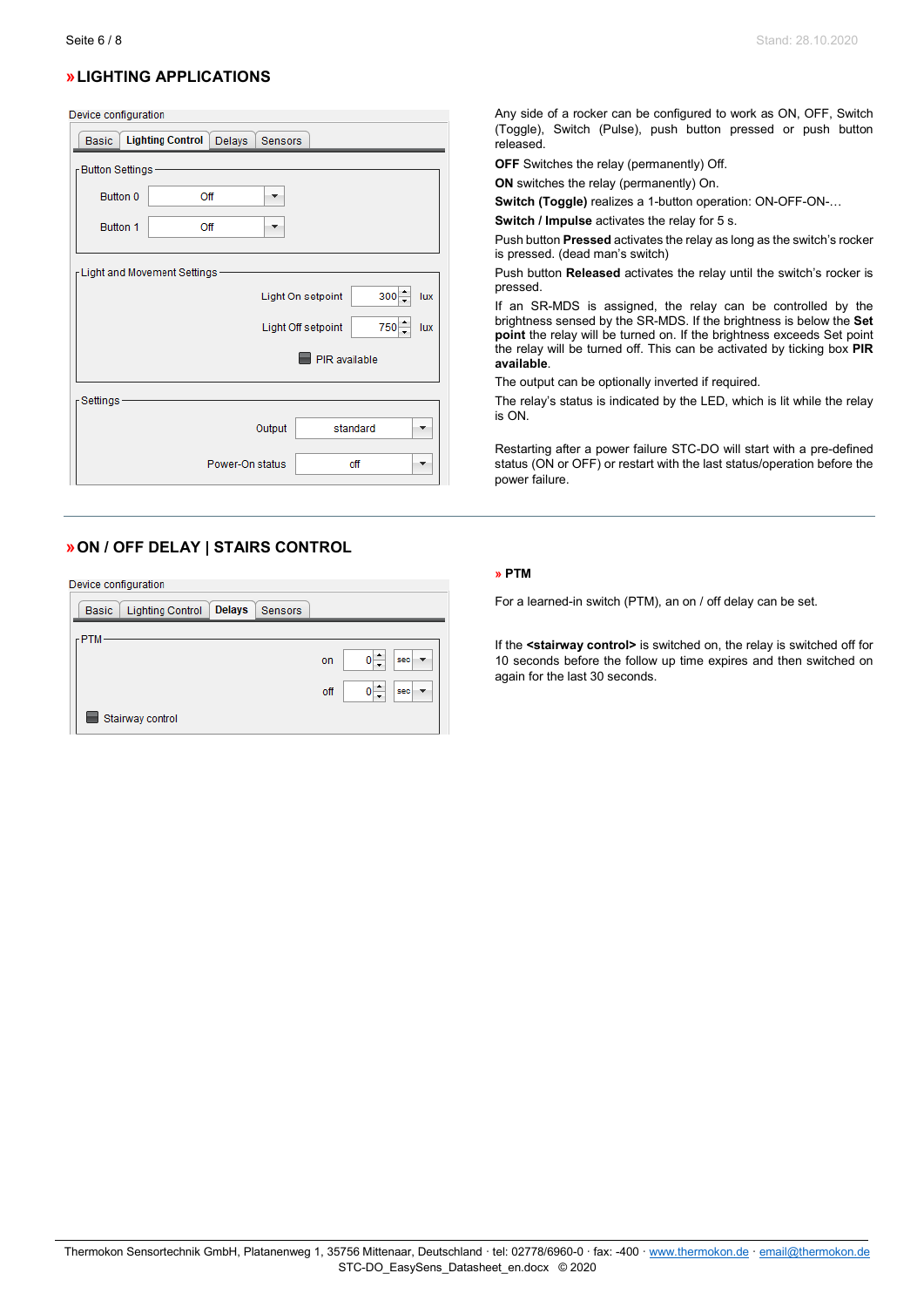# **»APPLICATION "HUMIDISTAT"**

| Device configuration        |                 |         |                 |                      |          |                      |
|-----------------------------|-----------------|---------|-----------------|----------------------|----------|----------------------|
| <b>Basic</b>                | <b>Humistat</b> | Sensors |                 |                      |          |                      |
| Settings-                   |                 |         |                 |                      |          |                      |
|                             |                 |         |                 | On setpoint          |          | $60 -$<br>%          |
|                             |                 |         |                 | Off setpoint         |          | 20 <sup>1</sup><br>% |
| <sub>Γ</sub> Base setpoint− |                 |         |                 |                      |          |                      |
|                             |                 |         |                 | <b>Base setpoint</b> | 40%      | ▼                    |
|                             |                 |         |                 | Setpoint offset      | 0%       | ۰                    |
| Settings-                   |                 |         |                 |                      |          |                      |
|                             |                 |         | Output          |                      | standard |                      |
|                             |                 |         | Power-On status |                      | off      |                      |

# **»APPLICATIONS: SPECIAL**

<u>and and come for the state</u>

| Device comiguration            |         |            |          |                                         |
|--------------------------------|---------|------------|----------|-----------------------------------------|
| <b>Special</b><br><b>Basic</b> | Sensors |            |          |                                         |
| $r$ Conditions -               |         |            |          |                                         |
| - Temperature                  |         |            |          |                                         |
|                                |         |            |          |                                         |
|                                |         | ON         | ×        | $\frac{1}{\sqrt{2}}$<br>۴C              |
|                                |         | <b>OFF</b> | ÷        | ۴Ć                                      |
|                                |         |            |          | $0\Big  \div$                           |
| -Brightness                    |         |            |          |                                         |
|                                |         |            |          |                                         |
|                                |         | ON         | ×,       | $\frac{1}{\sqrt{2}}$<br>lux             |
|                                |         |            | *        |                                         |
|                                |         | <b>OFF</b> |          | $0\Big  \div$<br>lux                    |
| $CO2-$                         |         |            |          |                                         |
|                                |         |            |          |                                         |
|                                |         | ON         | ×        | $\frac{1}{\tau}$<br>$\mathbf{0}$<br>ppm |
|                                |         | <b>OFF</b> | ×        |                                         |
|                                |         |            |          | $\frac{1}{\sqrt{2}}$<br>ppm             |
| FHumidity-                     |         |            |          |                                         |
|                                |         |            |          |                                         |
|                                |         | ON         | ×        | $\frac{1}{x}$<br>%<br>$\mathbf{0}$      |
|                                |         | <b>OFF</b> | ×        | $0\Big  \div$<br>%                      |
|                                |         |            |          |                                         |
| Window / Door-                 |         |            |          |                                         |
|                                |         |            |          |                                         |
|                                |         | ON         | not used |                                         |
|                                |         | <b>OFF</b> | not used |                                         |
|                                |         |            |          |                                         |
| r Power-On status-             |         |            |          |                                         |
|                                |         |            | off      |                                         |
|                                |         |            |          |                                         |
|                                |         |            |          |                                         |

#### **» Settings**

Humidistat application is a 2-point control of the relative humidity using a rH-sensor (EEPs: A5-04-01 or A5-10-10/11/12)

If a sensor without a set point dial is used (SR04 rH) the fixed **Settings** will be used: If the rH sensed exceeds the **ON set point**, the relay will be turned on. Once the rH value drops below the **OFF set point** the relay will be turned off.

#### **» Base setpoint**

When using a sensor with a set point, i.e. SR04P rH the threshold will be calculated from the **base set point** plus the set point dial's position received from the sensor. The parameter **On Setpoint'**, and **Off Setpoint** will not be used in this case. If the rH sensed exceeds the sum of **Base set point** plus **set point shift** received from the sensor, the relay will be turned on. Once the rH value drops below the threshold the relay will be turned off.

#### **» Settings**

The output can be optionally inverted. The relay's status is indicated by the LED, which is illuminated while the relay is ON.

Restarting after a power failure STC-DO will start with a pre-defined status (ON or OFF) or restart with the last status before the power failure.

#### **» Conditions**

Custom programmable applications using 2-point control based on temperature, brightness, CO2, relative humidity or window status. Custom programs can be selected: "more – less – equals" can be selected in combination with a threshold to turn on or off the relay. To delete a threshold "\*" must be chosen. If multiple condition are defined the last condition processed will control the relay.

**I.e.: Condition CO<sub>2</sub> ON > 1200ppm and Humidity OFF > 70%. Sensor**data received: 1400ppm and 73%rh. The first condition  $(CO_2 ON >$ 1200ppm) is correct and the  $2^{nd}$  condition (Humidity OFF  $> 70\%$ .) is also correct. The Humidity condition will be processed after the CO2 condition and the relay will stay off.

#### **» Power-ON status**

Restarting after a power failure, STC-DO will start with a pre-defined status (ON or OFF) or restart with the last status before the power failure.

#### **Example: Windows/Door**

When the window is opened, the relay switches on. ON **[open]**

OFF **[closed]**